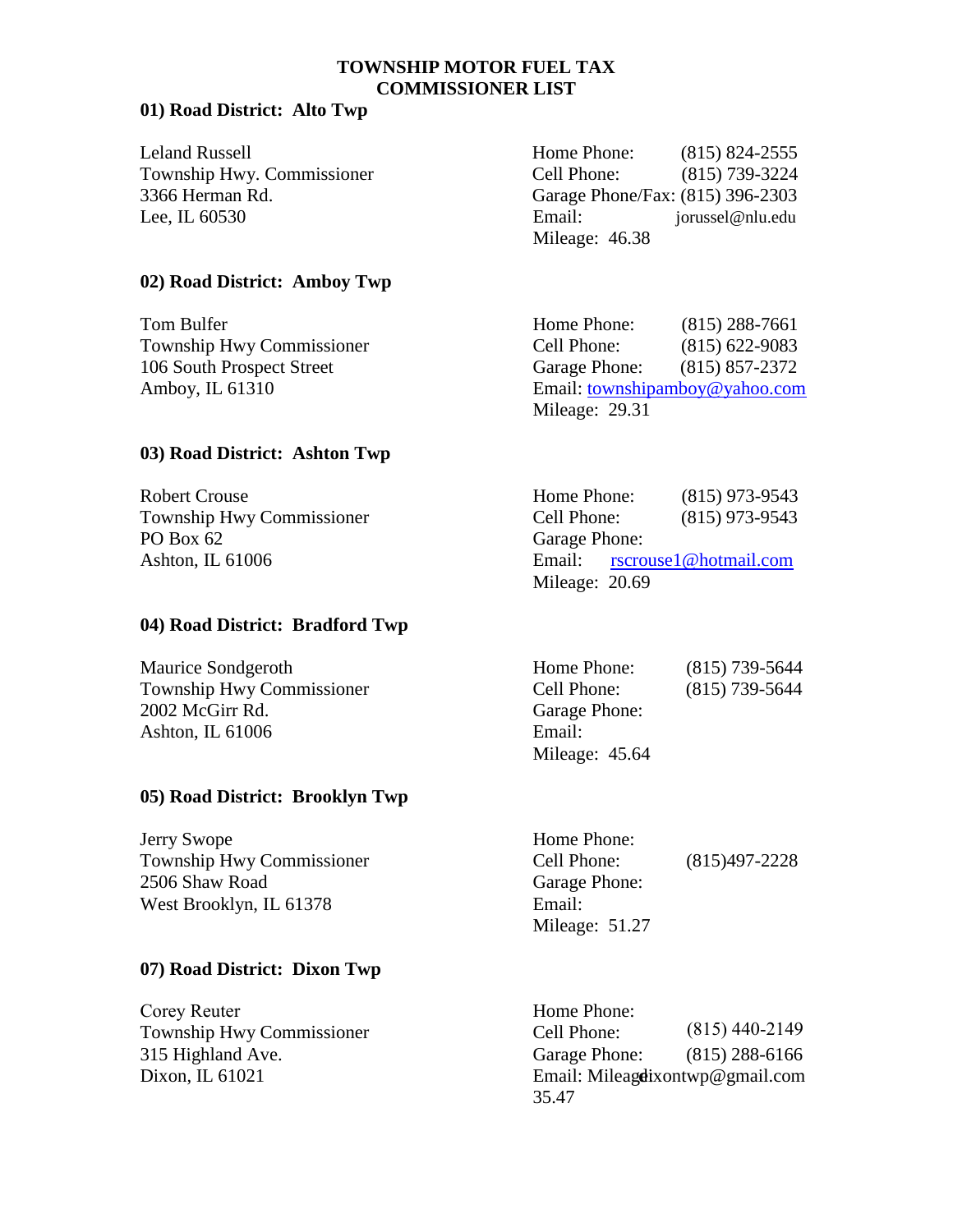# **TOWNSHIP MOTOR FUEL TAX COMMISSIONER LIST**

### **Road District: East Grove Twp**

08) Casey Johnson Home Phone: (815) 376-4212 Township Hwy Commissioner C 143 Rt. 26 Garage Phone: (815) 376-7017 Ohio, IL 61349 Email: cww. Email: cww. Email: cww. Email: cww. Email: cww. Email: cww. Email: cww. Email: cww.

| Home Phone:    | $(815)$ 376-4212   |
|----------------|--------------------|
| Cell Phone:    | $(815) 878 - 0365$ |
| Garage Phone:  | $(815)$ 376-7017   |
| Email:         | cwjoho@yahoo.com   |
| Mileage: 48.86 |                    |

### **Road District: Franklin Grove Twp**

23) Paul Erisman Home Phone: Township Hwy Commissioner Cell Phone: (815) 535-1688 504 N. Elm St. Garage Phone: Franklin Grove, IL 61031 Email: plerisman@yahoo.com

### **Road District: Hamilton Twp**

| 09) Don DeWaele                  | Home Phone:    |                                             |
|----------------------------------|----------------|---------------------------------------------|
| <b>Township Hwy Commissioner</b> | Cell Phone:    | $(815)$ 622-8512                            |
| 228 Keigwin Road                 | Garage Phone:  |                                             |
| Harmon, IL 61042                 |                | Email: $\frac{1}{2}$ dondew 1017@ yahoo.com |
|                                  | $Milq^2$ 20.91 |                                             |

# **Road District: Harmon Twp**

| 10) James Jackson           | Home Phone:             |                  |
|-----------------------------|-------------------------|------------------|
| Township Hwy Commissioner   | Cell Phone:             | $(815)$ 716-0175 |
| $210$ South $3^{\text{rd}}$ | Garage Phone:           |                  |
| Harmon, IL 61042            | Email:                  |                  |
|                             | $M:1_{0.001}$ , $45.00$ |                  |

# **Road District: Lee Center Twp**

833 Inlet Rd. Garage Phone:

#### **Road District: Marion Twp**

1093 Red Brick Rd. Garage Phone:

Mileage: 25.52

Mileage: 39.81

| Home Phone:    |                  |
|----------------|------------------|
| Cell Phone:    | $(815)$ 716-0175 |
| Garage Phone:  |                  |
| Email:         |                  |
| Mileage: 45.88 |                  |

11) Bruce Setchell Home Phone: (815) 847-4833 Township Hwy Commissioner Cell Phone: (815) 973-4834 Amboy, IL 61310 Email: bsetchell3@outlook.com Mileage: 44.32

12) Don McCoy Home Phone: (815) 288-5279 Township Hwy Commissioner Cell Phone: (815) 973-0950 Dixon, IL 61021 Email: donmcoy43@gmail.com Mileage: 40.4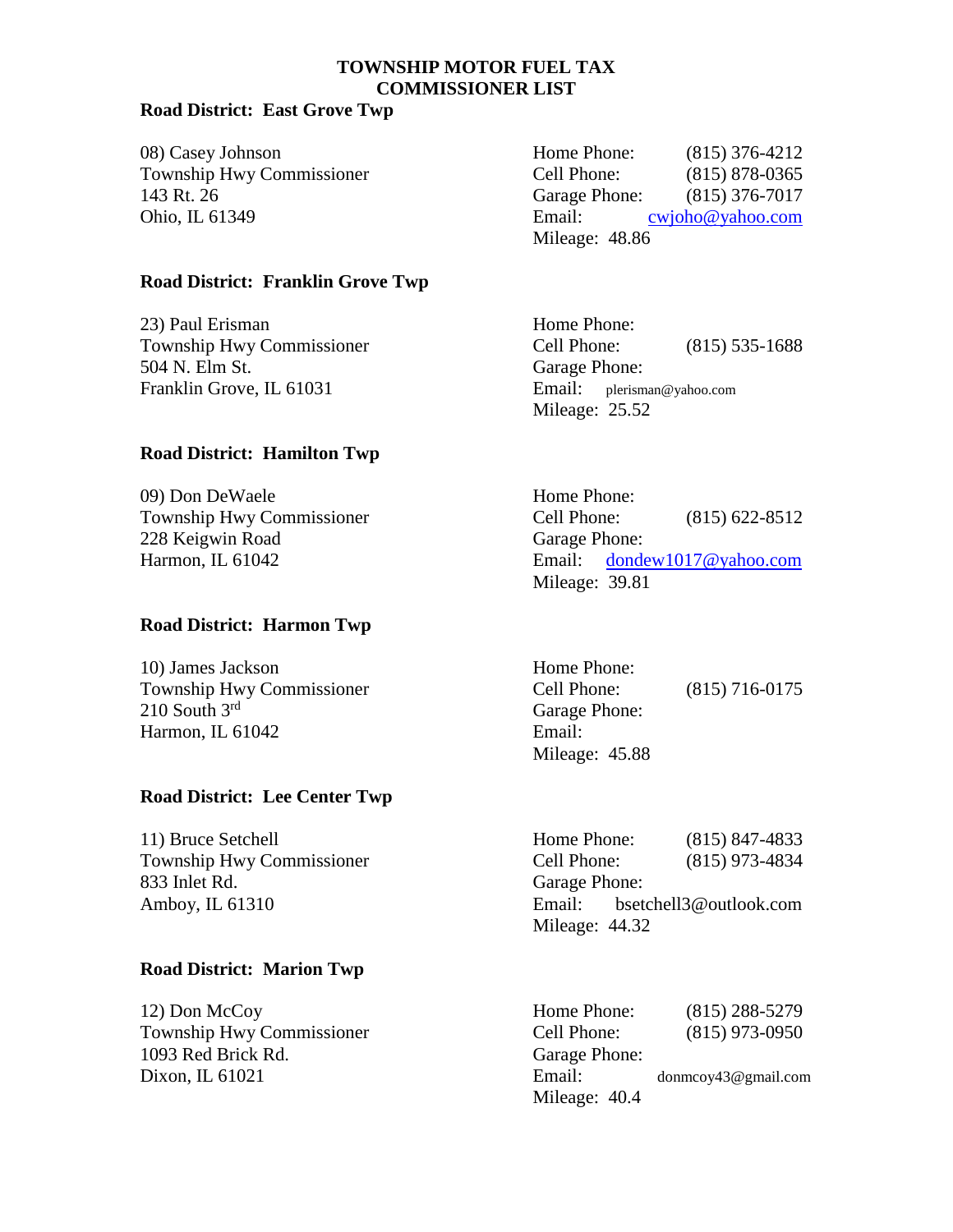# **TOWNSHIP MOTOR FUEL TAX COMMISSIONER LIST**

#### **Road District: May Twp**

| 13) Brian Russell                | Home Phone:   | $(815)$ 849-5902        |
|----------------------------------|---------------|-------------------------|
| <b>Township Hwy Commissioner</b> | Cell Phone:   | $(815)$ 719-0798        |
| 227 Morgan Road                  | Garage Phone: |                         |
| Sublette, IL 61367               | Email:        | brian rule @ granil.com |
|                                  | Mileage: 44   |                         |

### **Road District: Nachusa Twp**

Township Hwy Commissioner Cell Phone:

#### **Road District: Nelson Twp**

| 15) Guy Covell                   | Home Phone:                 |                |
|----------------------------------|-----------------------------|----------------|
| <b>Township Hwy Commissioner</b> | Cell Phone:                 | (815) 994-0852 |
| 1617 Winnetka St.                | Garage Phone:               |                |
| Dixon, IL 61021                  | Email: nelsonroads@aol.com  |                |
|                                  | $M_{i}$ $_{0.000}$ , $2500$ |                |

#### **Road District: Palmyra Twp**

| 16) Derrick Storey        | Home Phone:   | $(815)$ 973-8423                     |
|---------------------------|---------------|--------------------------------------|
| Township Hwy Commissioner | Cell Phone:   |                                      |
| 1906 Paulsen Road         | Garage Phone: | $(815)$ 288-1822                     |
| Dixon, IL 61021           | Email:        | $dstorey$ .palmyraroaddist@gmail.com |
|                           |               |                                      |

### **Road District: Reynolds Twp**

| 17) Albert Gittleson      | Home Phone:   | $(815)$ 562-7801                |  |
|---------------------------|---------------|---------------------------------|--|
| Township Hwy Commissioner | Cell Phone:   | $(815) 761 - 1452$              |  |
| 2948 Elva Rd.             | Garage Phone: |                                 |  |
| Rochelle, IL 61068        |               | Email: windmillfarm78@gmail.com |  |
|                           |               |                                 |  |

# **Road District: South Dixon Twp**

1559 Dutch Road Garage Phone:

14) Rick Applequist Home Phone: (815) 288-3014 1341 IL Rt. 38 Garage Phone: (815) 288-3047 Franklin Grove, IL 61031 Email: [appfarms@yahoo.com](mailto:appfarms@yahoo.com) Mileage: 34.41

Mileage: 25.88

| Home Phone:    | $(815)$ 973-8423                  |
|----------------|-----------------------------------|
| Cell Phone:    |                                   |
| Garage Phone:  | $(815)$ 288-1822                  |
| Email:         | dstorey.palmyraroaddist@gmail.com |
| Mileage: 51.54 |                                   |

| Home Phone:                     | $(815) 562 - 7801$ |
|---------------------------------|--------------------|
| Cell Phone:                     | $(815) 761 - 1452$ |
| Garage Phone:                   |                    |
| Email: windmillfarm78@gmail.com |                    |
| Mileage: 54.05                  |                    |

18) Richard Humphrey Home Phone: (815) 285-4448 Township Hwy Commissioner Cell Phone: (815) 739-6252 Dixon, IL 61021 Email: richard.humphrey@hotmail.com Mileage: 27.69